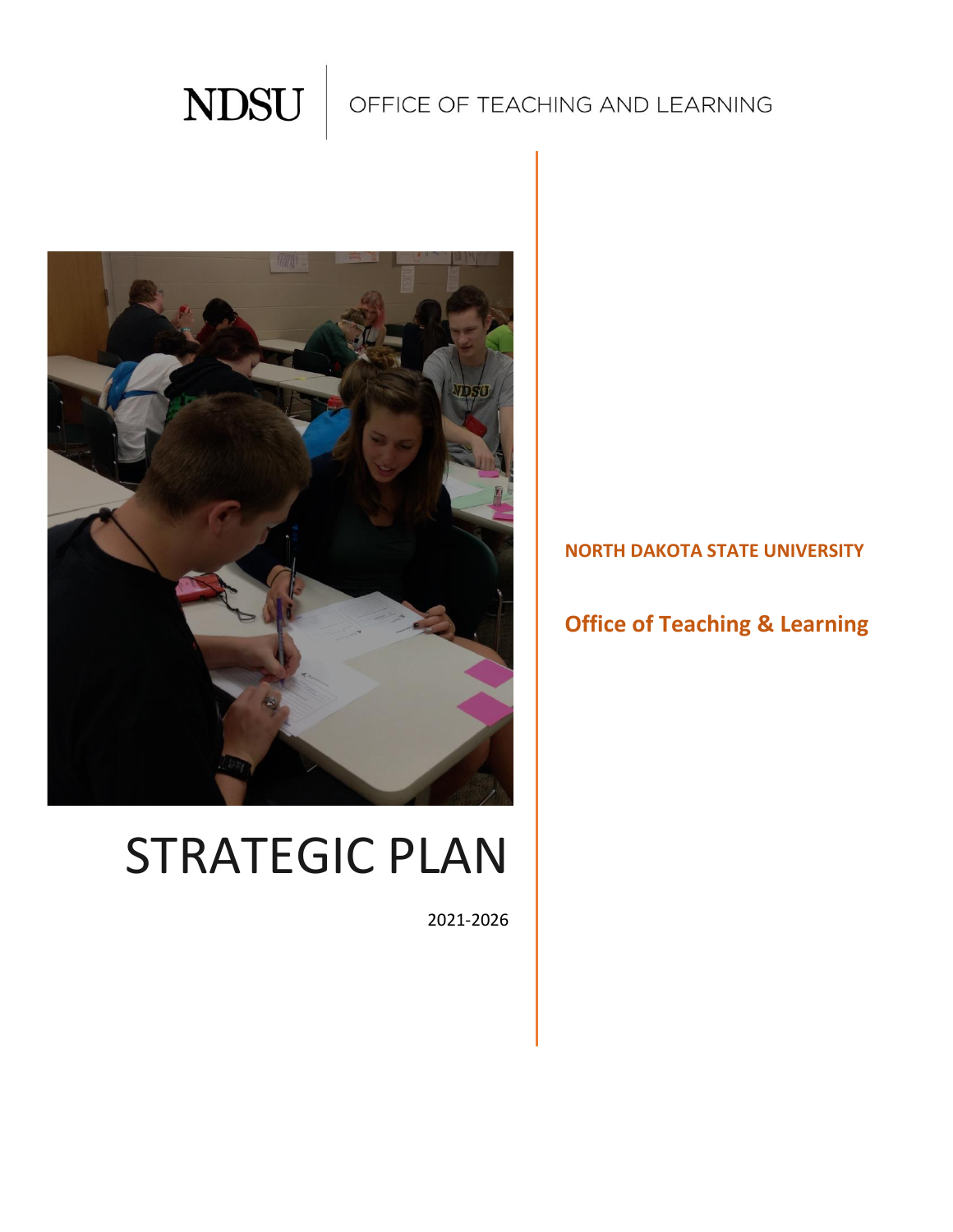## **Table of Contents**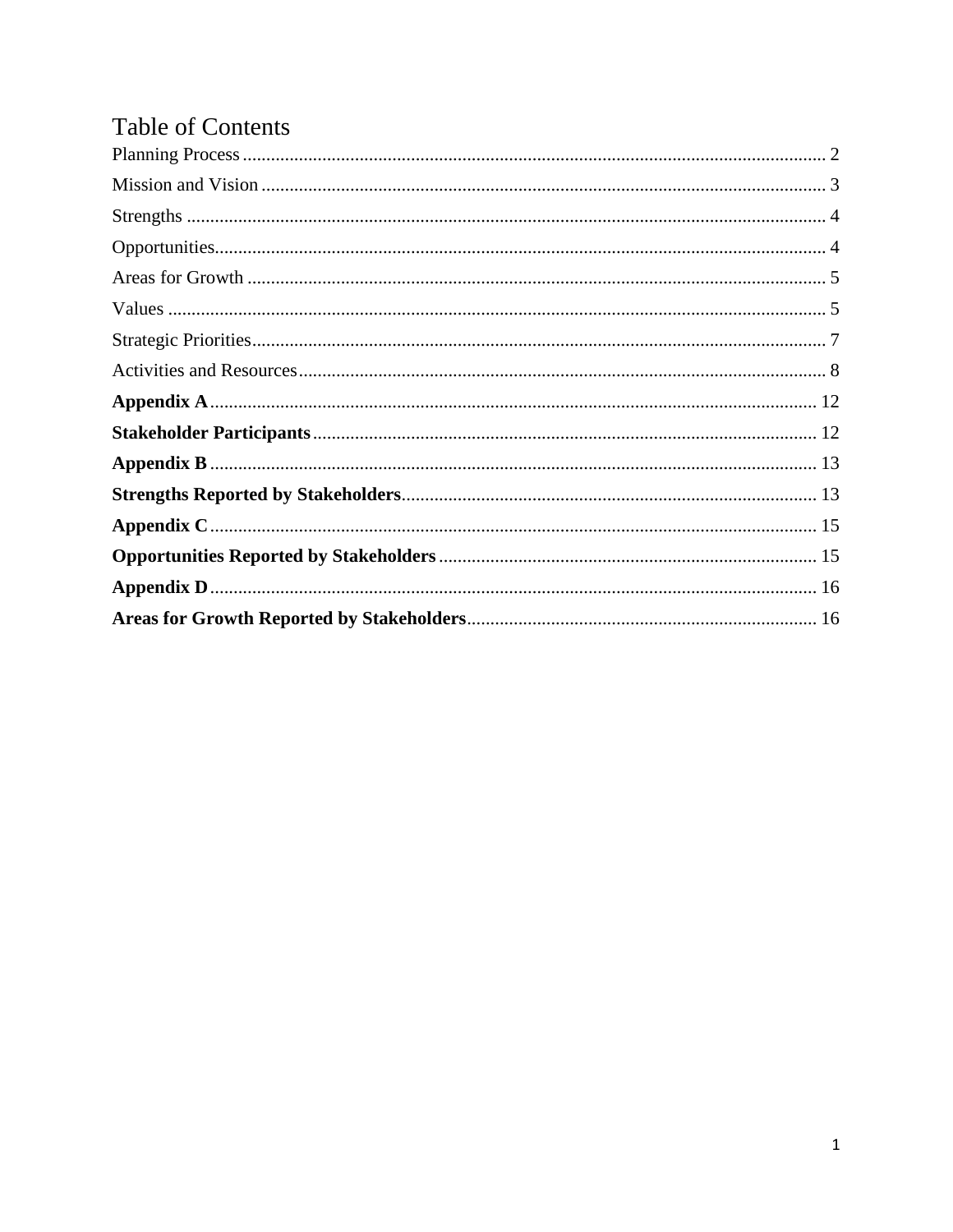The Office of Teaching and Learning (OTL) opened in 2015, bringing together several campus services and formalizing an internal office dedicated to supporting the improvement of teaching and learning at North Dakota State University. OTL offers a variety of related services that support teaching and learning, including [Distance and Continuing Education](https://www.ndsu.edu/dce/) to facilitate professional development for K-12 educators, [Group Decision Center](https://www.ndsu.edu/gdc/) to support research and strategic planning, [College Teaching Certificate](https://www.ndsu.edu/otl/programs/college_teaching_certificate/) for graduate students and instructors who wish to study teaching and learning, [Peer Teaching Partnership](https://www.ndsu.edu/otl/programs/peer_teaching_partnership/) to support instructors in improving their practice through a formal process, [Instructional Coaching—](https://www.ndsu.edu/otl/programs/instructional_coaching/)a new service—to help instructors explore ways to improve or refresh their practices, and the [Student Course Experience](https://www.ndsu.edu/gdc/qualtrics/student_rating_of_instruction_srois/)  [Surveys](https://www.ndsu.edu/gdc/qualtrics/student_rating_of_instruction_srois/) that are required by NDUS and university policy for all instructional coursework to provide feedback to instructors about the effectiveness of their teaching.



OTL currently employs 14 full or part-time individuals. The core staff includes the director, associate director, assistant director of enrollment and records, technology coordinator, registration coordinator, records coordinator and office assistant, marketing and public relations coordinator, information systems manager, K-12 professional development coordinator, and payables and purchasing coordinator. OTL also employs three graduate assistants and a parttime affiliate faculty member who coordinates the College Teaching Certificate.

## <span id="page-2-0"></span>Planning Process

The Office of Teaching and Learning (OTL) began the process of strategic planning spring 2021. Three groups of stakeholders, representing both internal and external stakeholders, were included to ensure broad representation of perspectives and ideas. The groups included OTL staff; NDSU faculty, administrators and students; and K-12 educators. See Appendix A for a list of participants. Each group met separately, facilitated by the OTL director and the assistant director who manages the Group Decision Center (GDC). Each group was guided through a strategic thinking process using XLeap, a software that allows participants to anonymously contribute ideas in response to prompts and questions. The participants can see all contributions made by others, but they are not able to see who made the posts. We chose this approach to encourage participants to share all ideas, even if they felt uncomfortable.

The following sections lay out the strengths, opportunities, and areas for growth identified by stakeholders. The final section provides an overview of activities that will enable OTL to achieve the strategic priorities over the next five years. OTL recognizes additional activities may be added and acknowledges the importance of being flexible and adjusting as the environment changes and stakeholders' needs shift.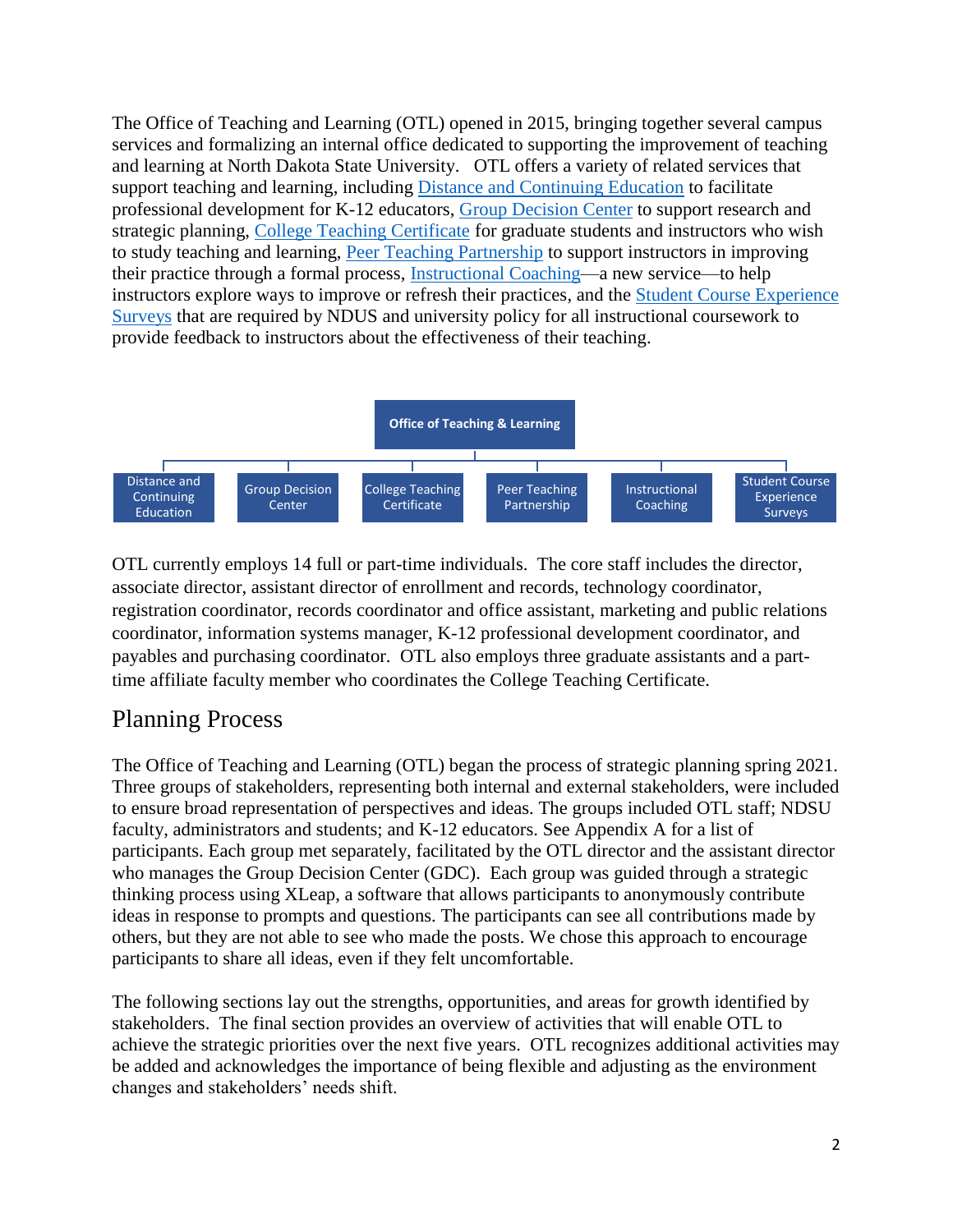## <span id="page-3-0"></span>Mission and Vision

Mission and vision statements were created during OTL's initial strategic planning exercise in 2015. They were reviewed during the 2021 strategic planning process to determine if they still reflect not only the work OTL does but also the work aspired to. The stakeholders believed the general spirit of the two statements were reflective of OTL's work and aspirations, but there was agreement some expansion was necessary to fully embody the future of OTL. Stakeholders called for an explicit commitment to inclusivity stated as part of the OTL mission.

The vision statement elicited important discussion about the concept of *transformation*, which means a complete change. The notion of transformation in a vision statement assumes the need for this change, and implies good teaching is not already occurring. The 2015 vision statement seems not to recognize the many highly effective instructors already positively impacting student learning at NDSU. The words "lifelong learning" were also discussed with questions such as "for whom?" The stakeholders agreed the vision statement needed to be more specific while maintaining a focus on student learning. We also ensured OTL's mission and vision statements reflected NDSU's institutional mission and vision.

OTL's updated mission and vision statements are presented below with NDSU mission and vision, demonstrating alignment.

#### **NDSU Mission**

*We provide transformational education, create knowledge through innovative research, and share knowledge through community engagement that meets the needs of North Dakota and the world.* 

**NDSU Vision** *To lead the advancement of our land-grant ideals through innovative education, research, and outreach.*

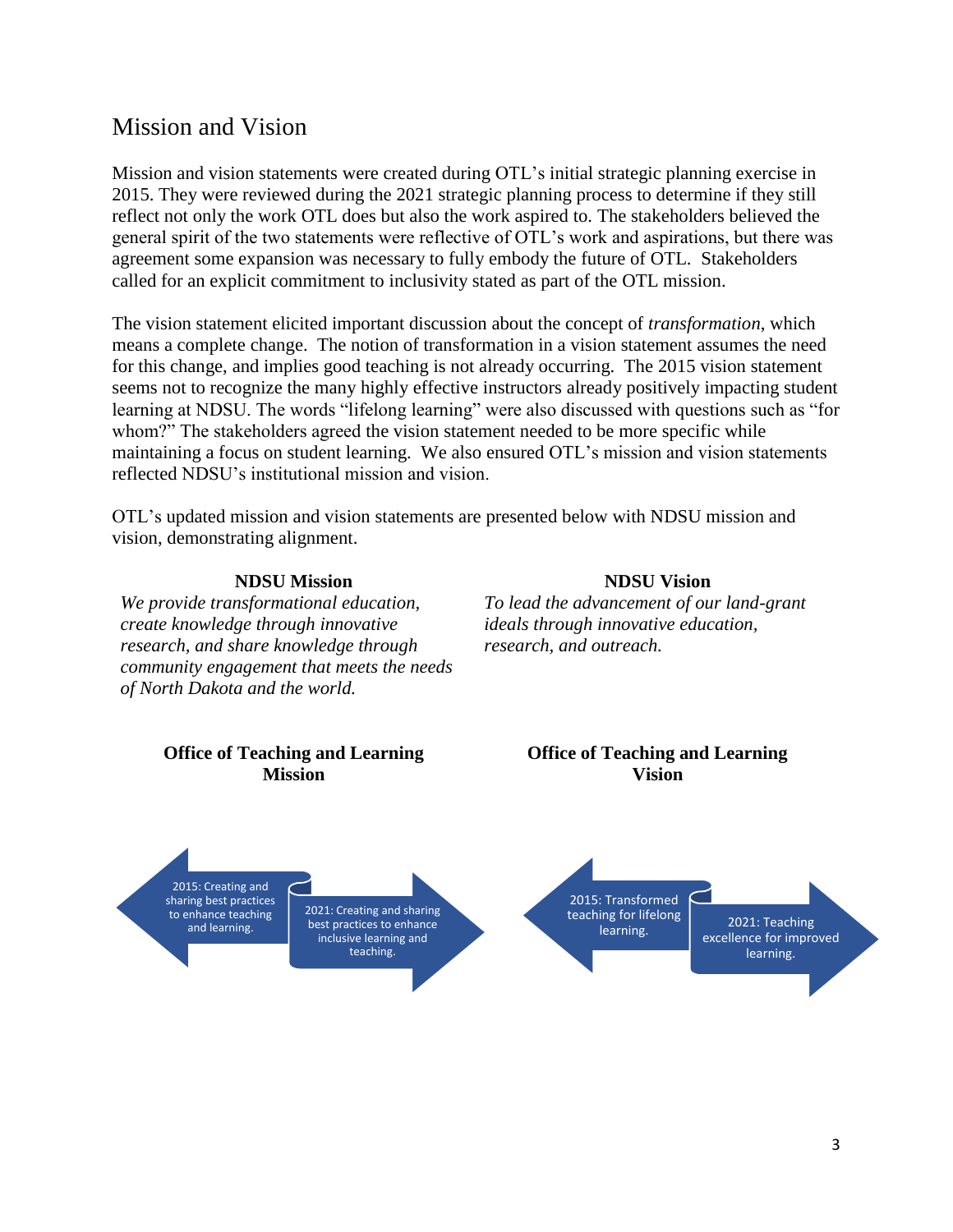## <span id="page-4-0"></span>Strengths

The stakeholders identified numerous strengths of the work currently being done by OTL. It is important to note the perceived strengths and value stakeholders find with OTL to ensure these elements are continued and allocated appropriate resources. The complete list of strengths is listed in Appendix B. Both internal and external stakeholders noted many positive qualities of OTL, with customer service (competence, friendliness, and responsiveness) offered by the staff emerging as a theme. For external stakeholders, the variety and quality of professional development offerings was stated repeatedly, as was the willingness of the staff to accommodate their needs. For internal stakeholders, there was appreciation for the events held to support instructors in improving their practice. Collaboration was noted by all groups as a strength and a way to make a greater impact.

## <span id="page-4-1"></span>**Opportunities**

Numerous opportunities were identified for better serving stakeholders and increasing OTL's capacity. A list of responses can be found in Appendix C. Like the responses identifying OTL's strengths, patterns and themes emerged for opportunities. The idea of collaboration was repeated throughout the responses by both internal and external stakeholders. It was seen as a way to be more aware of stakeholder needs as well as a way to extend OTL's capacity, leveraging expertise and resources from a variety of sources and using OTL as a hub to bring these resources together. Related to collaboration was the suggestion that OTL increase outreach to K-12 professional development directors and coordinators, making them aware of offerings that align with their initiatives and needs and even inviting them to vet offerings so they are better able to make recommendations to their educators.

Partnering with on and off-campus stakeholders for grant proposals is another promising idea offered by stakeholders. OTL has the infrastructure to manage and implement grant projects.

In addition, the momentum and activities developed for the Gateways-ND National Science Foundation grant can be leveraged to continue and even expand STEM teaching supports. Three activities can support the extension of Gateways. They include (1) instructional coaching that is customized for STEM classrooms focusing on active learning and other STEM-effective instructional practices, (2) grant proposals will be submitted to expand on successes of Gateways, and (3) OTL will create resources and professional development opportunities that enhance diversity and inclusion in STEM disciplines.

Finally, small shifts can be made to increase value for all stakeholders with activities such as badging/micro-credentialing and high school-college dual credit offerings. OTL already has a system for registering learners, working with K-12 schools, and offering professional development. The existing model will be used to frame new but similar efforts.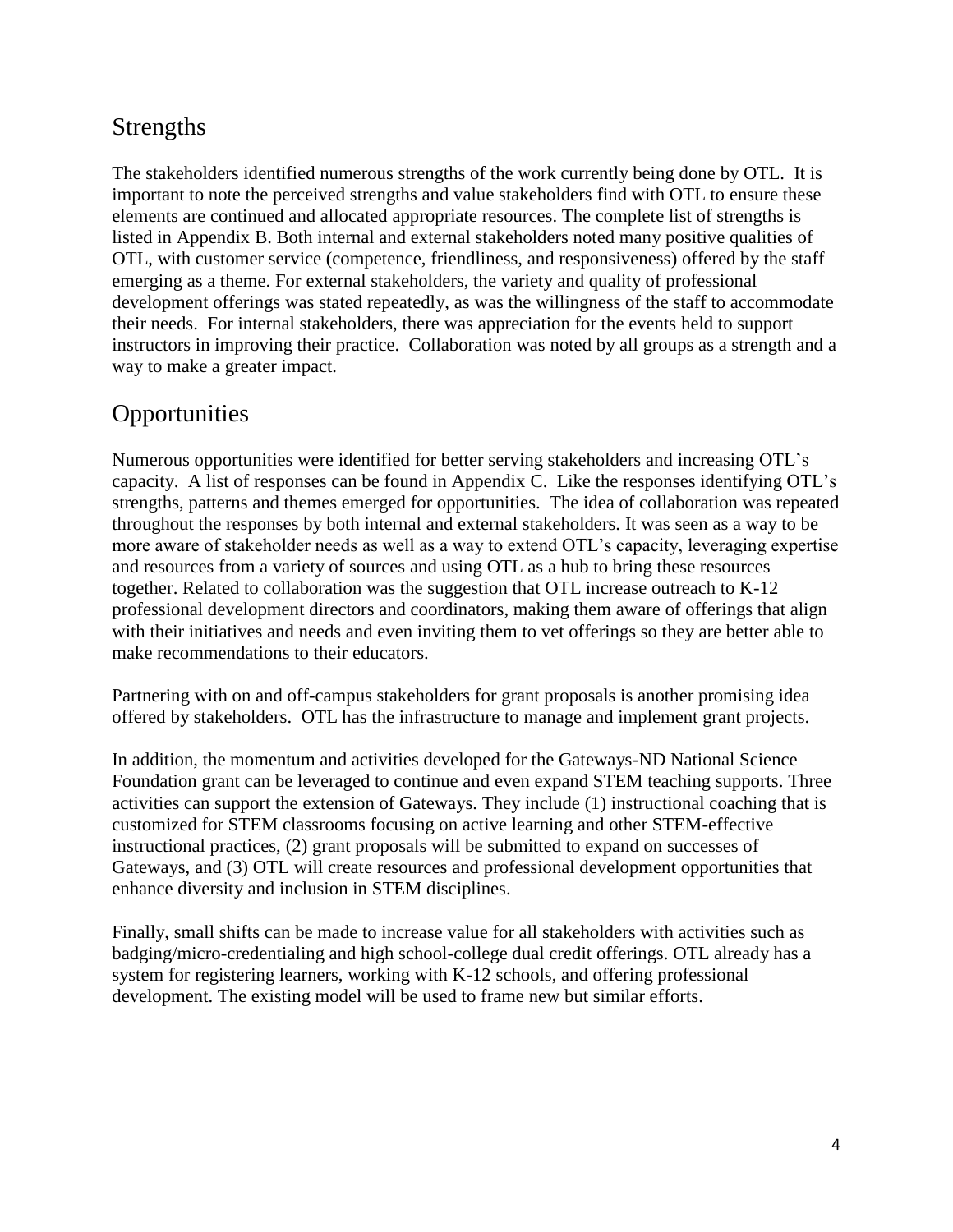## <span id="page-5-0"></span>Areas for Growth

Stakeholders were also asked where there may be weaknesses and gaps in OTL's services. OTL staff strive to provide stakeholders with positive, high-quality experiences, and knowing where there are shortcomings enables growth and improvement. In some cases, stakeholders offered ideas for improvement. See Appendix D for the full list of responses.

Lack of resources arose as the strongest theme in stakeholder responses. OTL staff, in particular, recognized the gaps in staffing that have created work overload and gaps in services. Several comments were made about the need for another marketing and communications staff member as well as an additional individual for web design and site maintenance. Although OTL has a marketing and public relations coordinator, the workload exceeds what one person can reasonably do, and because of that, there may be missed opportunities for promoting OTL services. Similarly, there are three OTL staff members with expertise in web design and construction, but building and maintaining the professional development marketplace and catalog, designing and maintaining the OTL webpages, and programming and administering the Student Course Experience Surveys more than fill the time allocated to these roles. Oftentimes, grant opportunities call for website development and extensive communications with participants, and although OTL has this expertise, time is a barrier.

Funding was also identified as a weakness. OTL generates a significant portion of its staff and administrator salary as well as all operating funds. The university does not allot funds for instructor professional development. A soft-money structure makes it challenging to provide a stable set of offerings and services for NDSU stakeholders.

Lastly, it is important to address Qualtrics and the Student Course Experience Surveys. For reasons that are not fully clear, the former Division of Distance and Continuing Education, which is now part of OTL, was given the responsibility for funding and administering the Student Course Experience Surveys (SCES, formerly SROIs). Over time, the cost of Qualtrics has grown to over \$43,000 annually. When OTL experienced a budget shortfall in 2020, NDSU's IT agreed to take on half the cost; however, the annual cost to OTL is still about \$22,000. It is also a fulltime staff member's role to administer these surveys and support use of Qualtrics on the NDSU campus. Additionally, because of the move away from paper surveys, use of Qualtrics for the SCESs has increased dramatically, creating a workload that does not allow for timely processing and sharing of the SCES results with instructors. We estimate another half-time staff allocation is needed to support Qualtrics and SCES administration and processing.

### <span id="page-5-1"></span>Values

Throughout the planning process, particular words and ideas were repeated in conversation and in written statements entered into XLeap. These concepts emerged as shared values among stakeholders.

➢ **Collaboration** is an essential element in maximizing improvement of student learning. Collaboration enables OTL to do more than it could do alone. It also allows us to be aware of the needs of our internal and external stakeholders, meeting their educational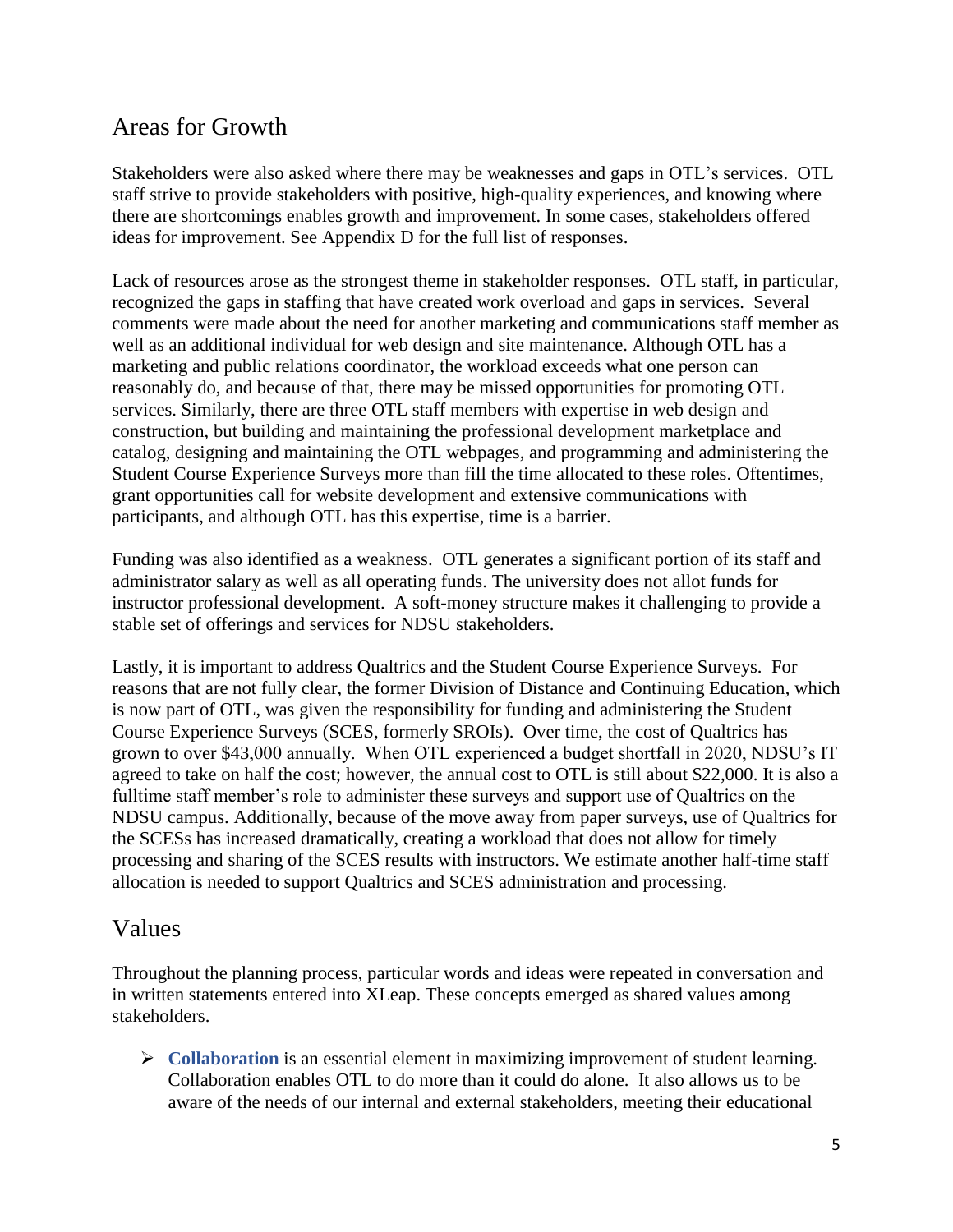needs through campus-based professional development and our division of Distance and Continuing Education for K-12 educators.

- ➢ **Inclusivity** is a university-level initiative, and OTL also recognizes the importance of ensuring all classrooms use practices that intentionally create an environment of belonging that meet the needs of all learners.
- ➢ **Diversity** goes hand-in-hand with inclusivity, assuring multiple perspectives and voices are represented in designing educational experiences and deliberate inclusion of diverse individuals in these experiences.
- ➢ **Excellence** is the constant goal of both the work of OTL and the instructional practices of the educators we serve. Excellence is not an endpoint but rather an opportunity for continuous improvement.
- ➢ **Innovation** refers to ongoing shift of best-practices as research evolves. It also refers to the importance of knowing the educational needs of stakeholders and identifying the best ways to meet those needs.

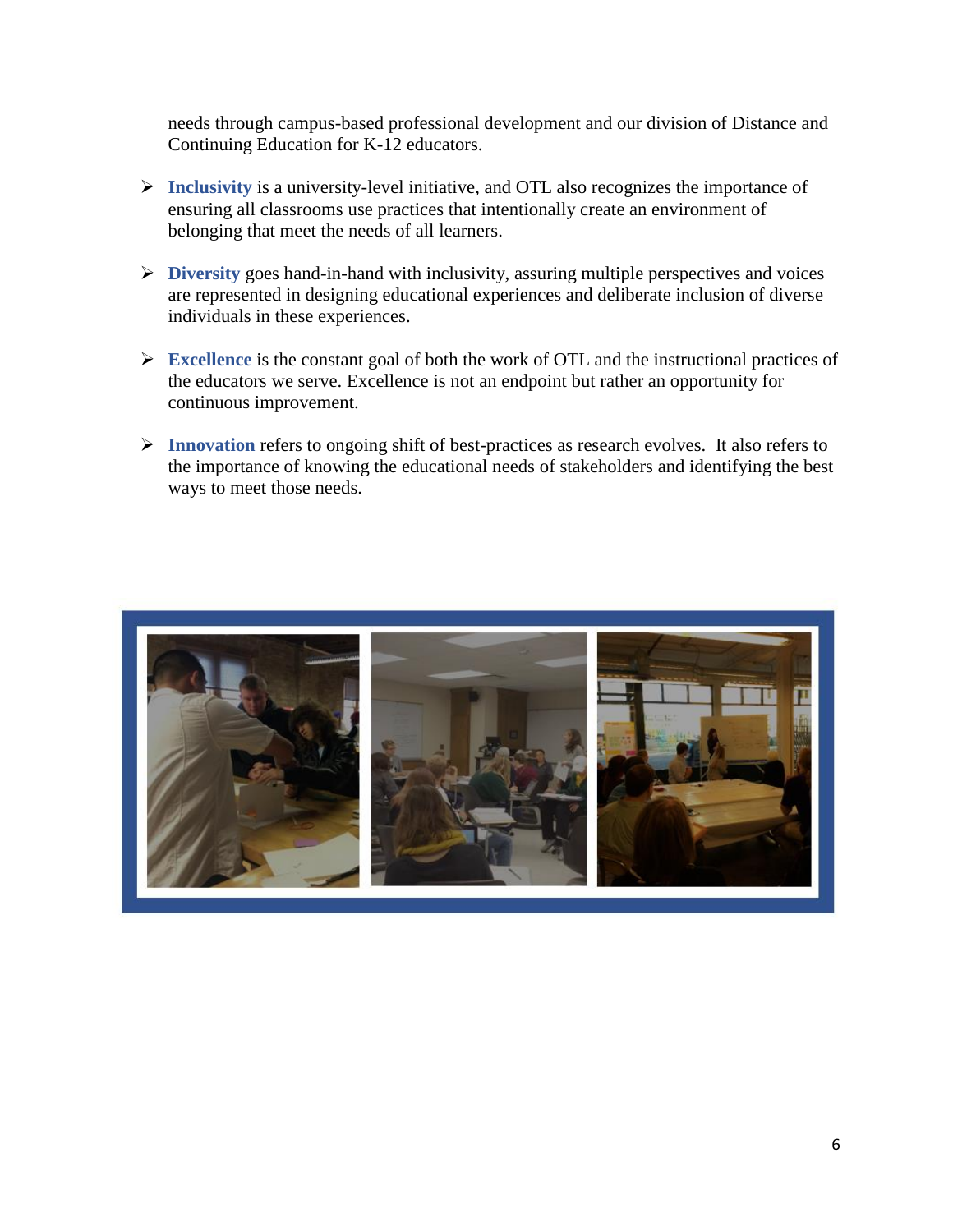## <span id="page-7-0"></span>Strategic Priorities

Stakeholders were asked to define what OTL is, what it does, and what it should do. The progression culminated in identification of priorities. A variety of recommendations were made by stakeholders that collapsed into three categories.

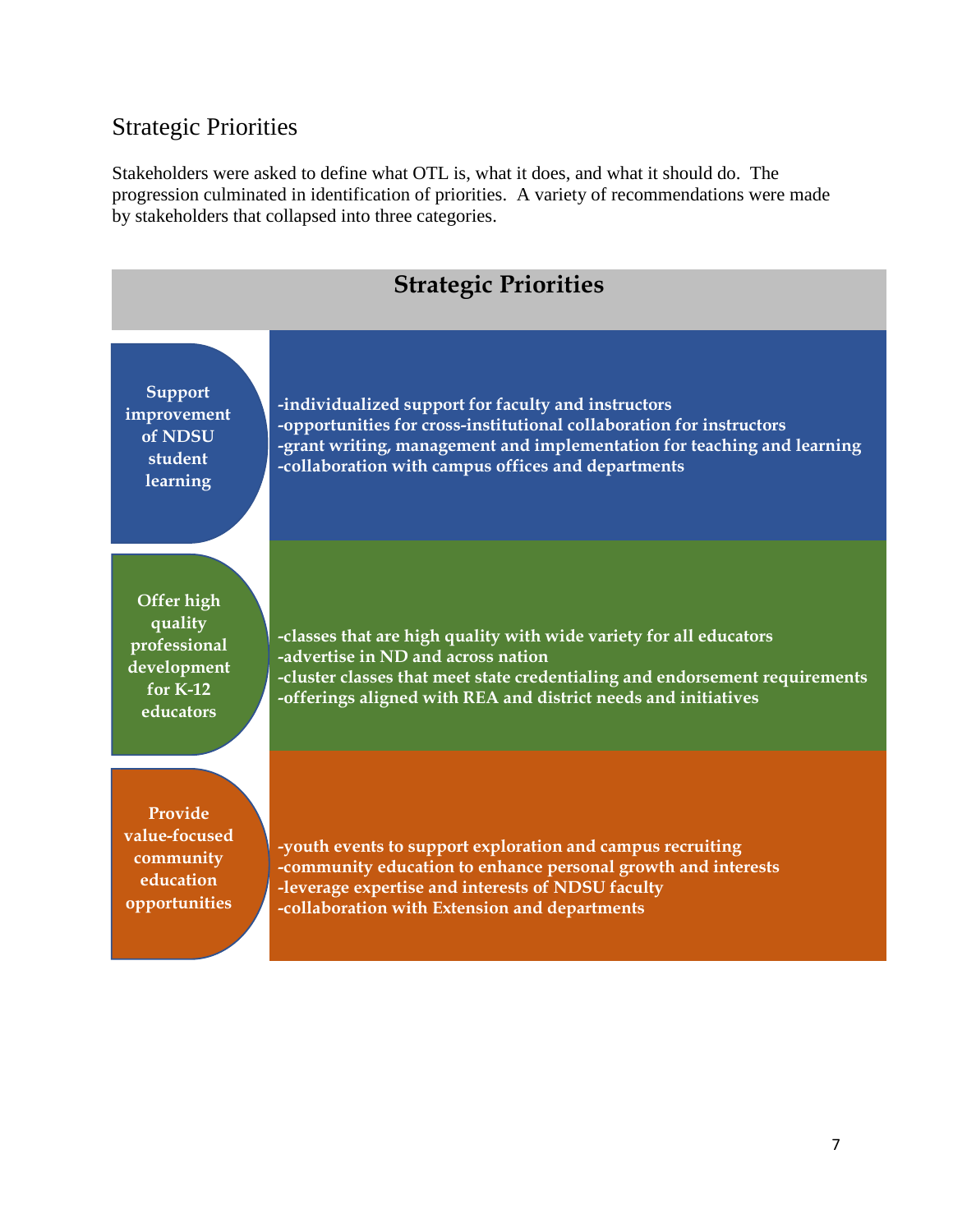## <span id="page-8-0"></span>Activities and Resources

The following section lays out the strategic priorities, identified goals, and explanation of activities and resources needed to achieve the goals. We see these activities as an initial list and recognize additional activities can be added to more fully address the goals over time. In many cases the activities are an expansion or improvement to services already offered by OTL. The intention is to focus our efforts on providing greater value for stakeholders while not spreading our resources too thin.

#### **Strategic Priority 1: Support improvement of NDSU student learning**

Aligns with NDSU Goals: Student Success and Achievement & Diversity, Inclusivity, and Respect

#### **Goal 1-Individualized support for faculty and instructors**

**Activities:** 

- Instructional coaching
- Peer Review of Teaching
- College Teaching Certificate
- New Faculty Outreach
- Creation of a Certificate for Inclusive Teaching

Although both Instructional Coaching and Peer Review of Teaching programs currently exist, we will expand and improve these services. To expand and improve, additional resources will be needed including additional instructional coaches. This need can be filled through direct staff hires for OTL or by leveraging the faculty fellow model to rotate exemplary faculty into the office for a one-year placement to support varied disciplines. The College Teaching Certificate is an existing opportunity that both graduate students and faculty can complete. This coursework will be reviewed and strengthened as needed to ensure relevance and value. Additional promotion efforts will also be employed to increase awareness of the opportunity for faculty. New Faculty Outreach is a new service that OTL will offer in collaboration with LAIC, where specialized materials and resources will be provided through in-person workshops and disseminated through the OTL website. The support will focus on effective teaching with activities and formal documentation that will support continued growth and movement toward promotion and tenure, as applicable.

Embedded within Goal 1 is a commitment to inclusive practices. During the 2021-2022 academic year, OTL will design a proposal for a certificate for Inclusive Teaching. We will use the College Teaching Certificate as a model and collaborate with other entities on campus including the Graduate School; Office of Equity, Diversity, and Global Outreach; and departments that offer relevant coursework.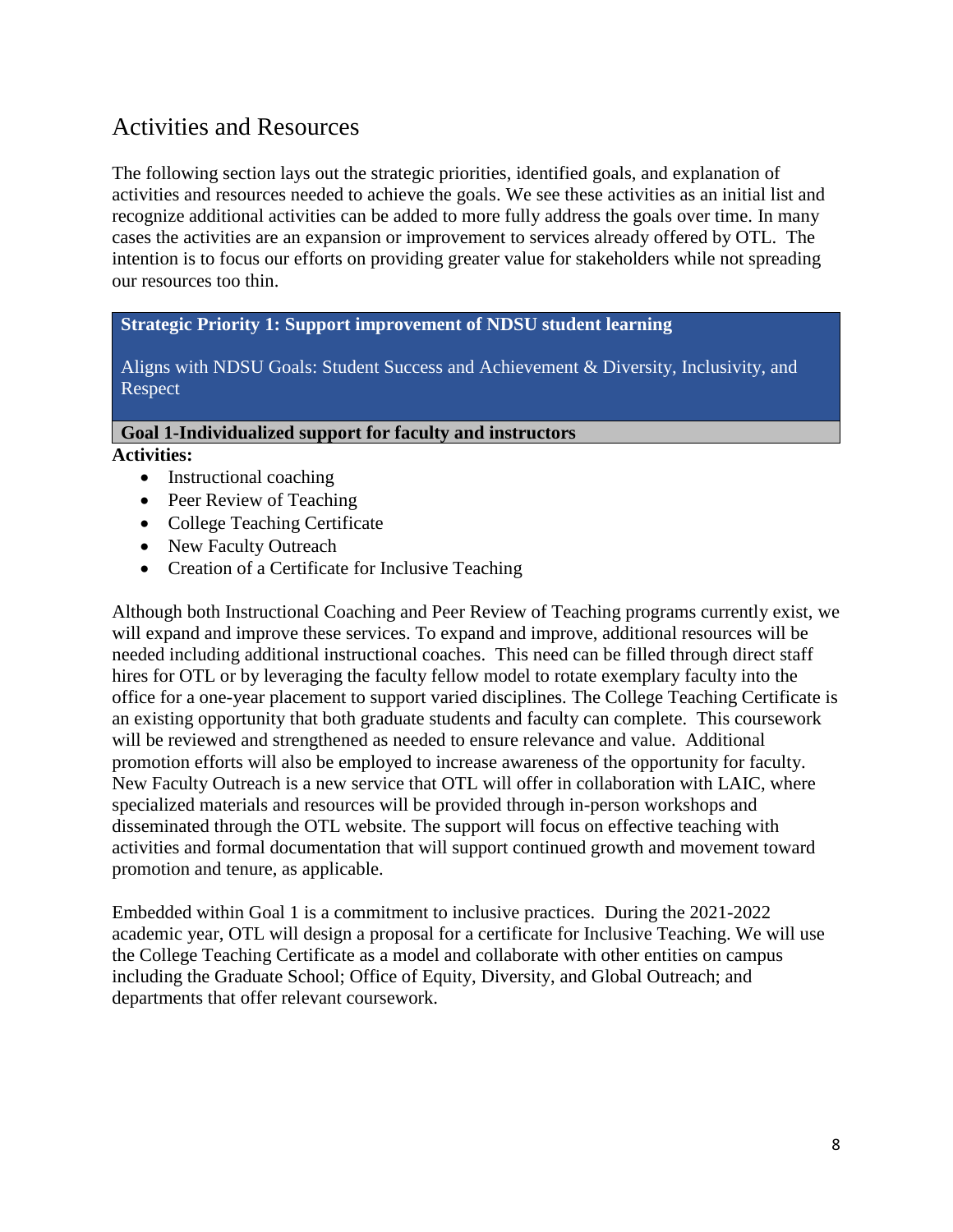#### **Goal 2—Opportunities for cross-institutional collaboration for instructors**

#### **Activities:**

- Book Studies
- Learning Communities
- Peer Review of Teaching
- Teaching and Learning Grants

All four of these activities have occurred in OTL; however, we will greatly expand the number, frequency, and quality. OTL will offer at least four book studies annually, representing a variety of disciplines and practices and reach a greater portion of the NDSU instructional community. Learning communities will be built around instructional needs and interests of instructors, including faculty and graduate teaching assistants. OTL will have at least two learning communities annually. In the past few years, the Peer Review of Teaching program participation has decreased. To increase value and impact, the program will be revised with guidance from various faculty and department leadership to ensure value and accessibility. Recruiting efforts will be increased, and partnerships will be formed across disciplines to expose participants to innovative and varied practices. Finally, OTL will more aggressively pursue external funding that supports improvement of teaching and learning with a goal of submitting at least five grant proposals a year, collaborating with departments and faculty across campus.

#### **Goal 3—Grant writing, management and implementation for teaching and learning Activities:**

- NSF CAREER Grants
- Discipline-Specific Grants
- Teaching and Learning Grants

In order to grow grant-writing capacity, OTL will need to partner with faculty across campus. Collaboration will increase the expertise and intellectual capacity for writing high quality proposals. Involving a wide variety of faculty will also broaden the reach of OTL for improving student learning. As explained above, OTL will submit at least five grant proposals a year, and we will support efforts of NDSU faculty to submit proposals that include a focus on teaching and learning with appropriate budget considerations for carrying out the grant activities.

#### **Goal 4—Collaboration with campus offices and departments Activities:**

- Regular communication with department heads
- Questionnaires and listening sessions for faculty
- Host joint events with departments and offices

In addition to regular informational communication that is distributed to the campus, OTL will conduct formal, and regular dialogue to determine needs and interests that will guide offerings such as book studies, learning communities, and workshop and conference sessions. In addition, OTL will seek opportunities to cohost events that target instructional effectiveness for improvement of student learning including teaching assistant training, conferences, departmental training, and other opportunities as they arise. OTL aims to expand collaboration and involve departments and offices that are currently not in collaboration with OTL.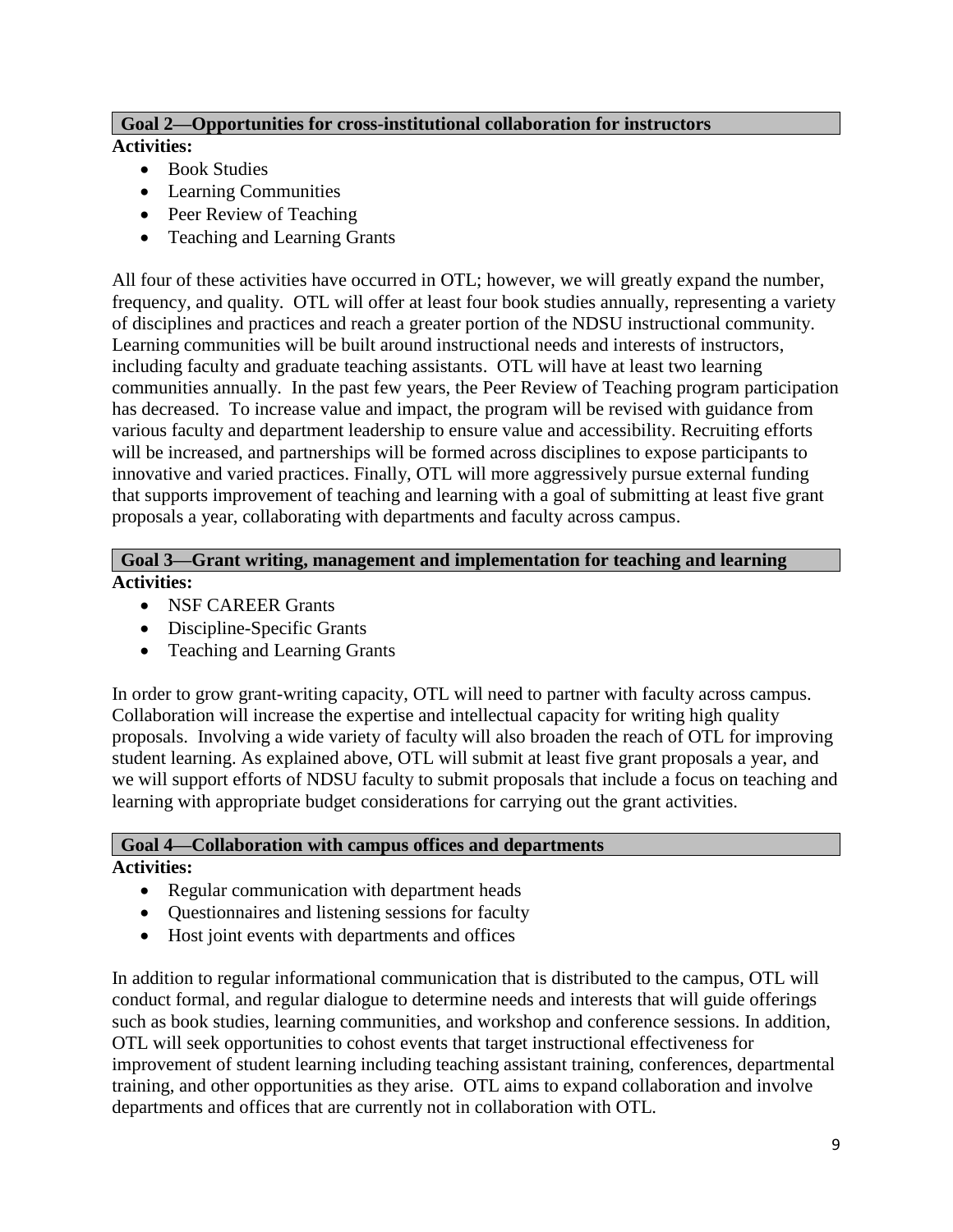#### **Strategic Priority 2: Offer high quality professional development for K-12 educators**

Aligns with NDSU Goal: Education, Extension, and Outreach

**Goal 1- Classes that are high quality with wide variety for all educators Activities:** 

- Recruit educational experts to offer high-interest, high-value classes
- Create a pool of professional development experts who can provide full-service professional development to schools
- Maintain at least 120 unique offerings in the K12 catalog

OTL has always encouraged K12 master educators to offer classes through Distance and Continuing Education, but to meet this goal, a targeted effort will be made to recruit 30-40 individuals to offer classes in high-need, high-interest areas such as special education, school health, social-emotional learning, and personalized-competency-based learning. In addition, we will recruit 5-10 individuals who will develop professional development series that include a combination of onsite, synchronous distance, and asynchronous learning experiences that schools can purchase for their year's professional development. The individuals will work through OTL to benefit from the promotion, organization, and contracting. Our overall goal is to have at least 120 high quality courses in our catalog year-round to ensure educators can participate in the professional development they need.

#### **Goal 2- Promote offerings in ND and across nation**

**Activities:**

- Place ads in publications and on websites for educators with high subscribership
- Have a presence at events for educators in ND and regionally
- Sponsor or buy ads in event programs
- Strengthen our social media presence by adding Twitter and increasing followers and posts

OTL needs additional staffing to fully accomplish the activities listed here. Our current marketing and public relations coordinator is already at workload capacity. We will begin to address this by hiring an intern or graduate assistant. We will also develop campaigns to attract followers using contests and high-interest content for both internal and external stakeholders.

#### **Goal 3- Cluster classes that meet state credentialing and endorsement requirements Activities:**

- Develop packages of classes that meet Department of Public Instruction and Education Standards and Practices Board credentials and endorsements
- Develop series of relevant, high value learning experiences that result in microcredentials or badges

DPI and ESPB have numerous licensable credentials and endorsements that educators can add on to their current educator license. We will create sets of classes for professional development credit that will meet the credential and endorsement requirements, seeking approval through the state as needed. We will also work with NDSU Registration and Records to identify a way to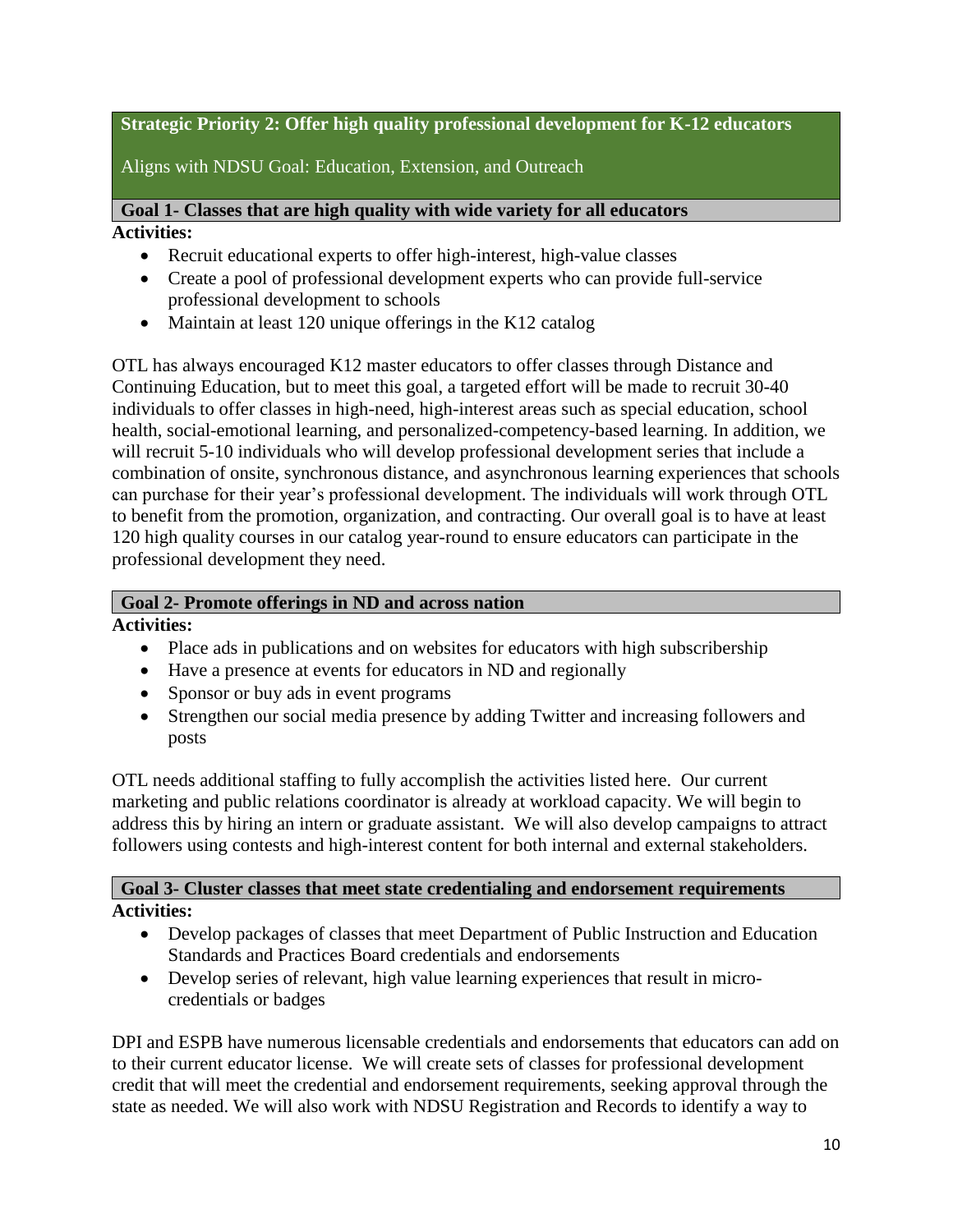post micro-credentials on a transcript and package learning experiences that can be added together to create a micro-credential.

#### **Goal 4- Offerings aligned with REA and district needs and initiatives**

**Activities:**

- Create a staff liaison position with Regional Education Associations and districts
- Prepare course listings customized for REAs and districts
- Recruit instructors to develop coursework aligned with REA and district needs

In the next five years, OTL has a goal of hiring an individual with K12 education experience to work collaboratively with the K-12 Professional Development Coordinator. The new position will be focused on working with external stakeholders, educators, district and REA professional development coordinators, and recruiting instructors to ensure we are meeting educator needs.

#### **Strategic Priority 3: Provide value-focused community education opportunities**

Aligns with NDSU Goal: Education, Extension, and Outreach

#### **Goal 1- Youth events to support exploration and campus recruiting**

**Activities:**

- Partner with departments and faculty to offer high interest learning experiences for youth
- Revive and expand Adventures in Science
- Revive and expand Expanding Your Horizons

NDSU faculty have a great deal of expertise to share with youth in a way that will build their curiosity and knowledge about various topics. From evening or weekend short sessions, to summer camps, the format and length can vary by topic and age group targeted. We will also restart programs offered in the past including *Adventures in Science* and *Expanding your Horizons* to draw youth into STEM professions at NDSU, especially those typically underrepresented in the profession. OTL has the capacity and expertise to plan, organize, and facilitate these events.

#### **Goal 2- Community education to enhance personal growth and interests Activities:**

- Offer high interest, high value experiences for community
- Market the Group Decision Center

OTL will partner with faculty to identify community education offerings that leverage their expertise and are likely to be interesting and of value to community members. OTL has a goal of offering at least five community education experiences each year. We will collaborate with Extension to ensure complementary but not competing or redundant offerings.

The Group Decision Center offers untapped potential. In recent years, XLeap and GDC use has decreased. OTL will increase marketing efforts to ensure the NDSU and greater community are aware of the features and benefits of the GDC.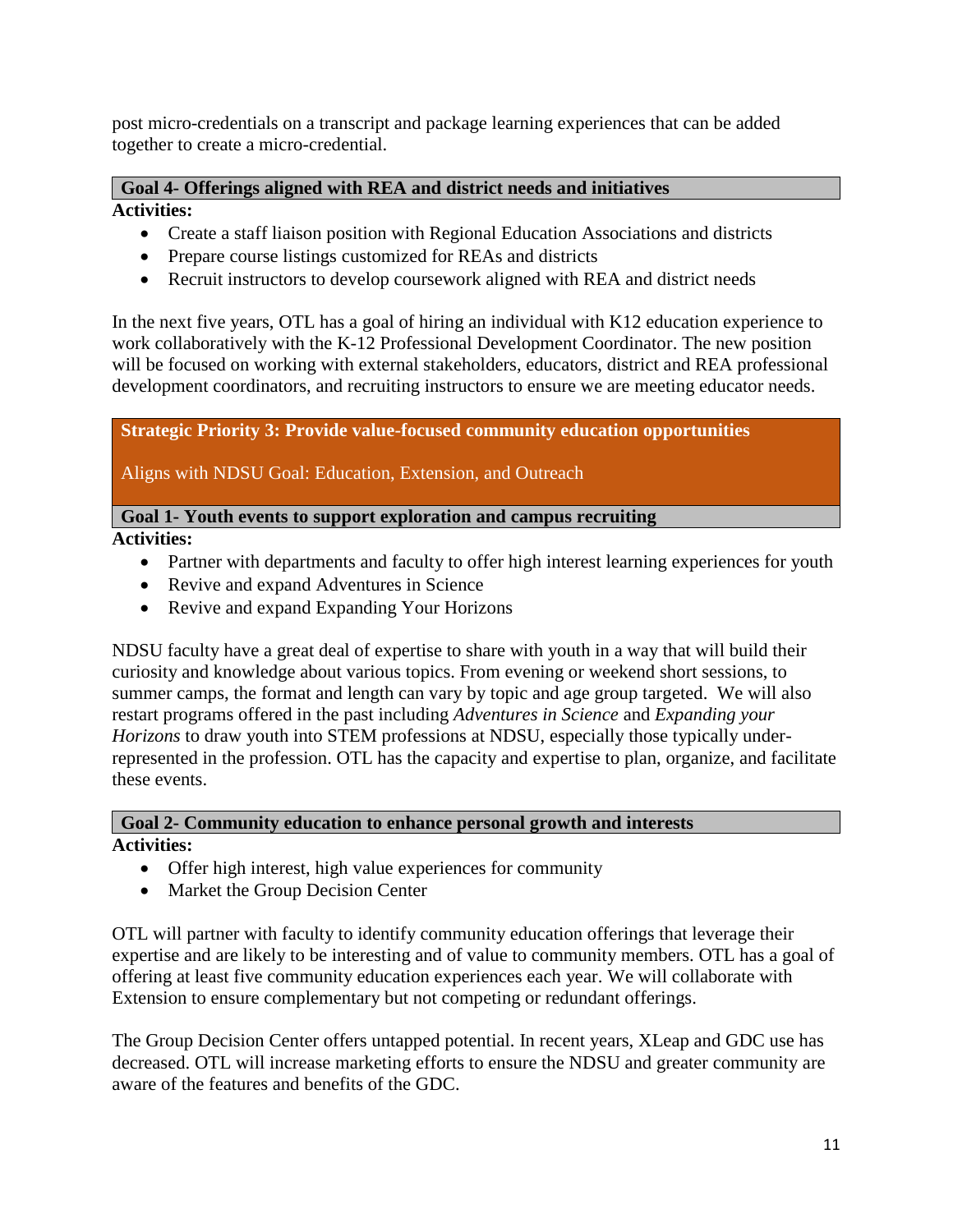#### **Appendix A Stakeholder Participants**

- <span id="page-12-1"></span><span id="page-12-0"></span>• Jeff Boyer, NDSU Director of Assessment and Accreditation
- Janalee Brandt, OTL Assistant Director for Enrollment and Records
- Linda Charlton Gunderson, OTL Technology Coordinator/Group Decision Center
- Jessica Danielson, NDSU Assistant Professor, School of Education
- Deb Demers, OTL Registration Coordinator
- Stacy Duffield, OTL Director
- Missy Eidsness, Fargo Public Schools Associate Superintendent
- Lyndsi Engstrom, Mid-Dakota Education Cooperative Program Director
- Jennifer Glasheen, South East Education Cooperative Senior Director of Teaching and Learning Services
- Kathy Hoovestol, OTL Office Assistant and Records Coordinator
- Connie Jadrny, OTL Marketing and Public Relations Coordinator
- Erin Lacina, Northeast Education Services Cooperative Director of Professional Learning & Operations
- Joe Mocnik, NDSU Dean of Libraries
- Jennifer Momsen, NDSU Associate Professor, Biological Sciences
- Jill Motschenbacher, OTL Associate Director
- Jerry Olson, OTL Assistant Director & Information Systems Manager/Group Decision **Center**
- Heather Sand, West Fargo Public Schools Director of Curriculum & Instruction Barb Schumacher, OTL K-12 Professional Development Coordinator
- Jane VanDerMeer, OTL Payables and Purchasing Coordinator
- Matthew Warner, NDSU Graduate School Graduate Assistant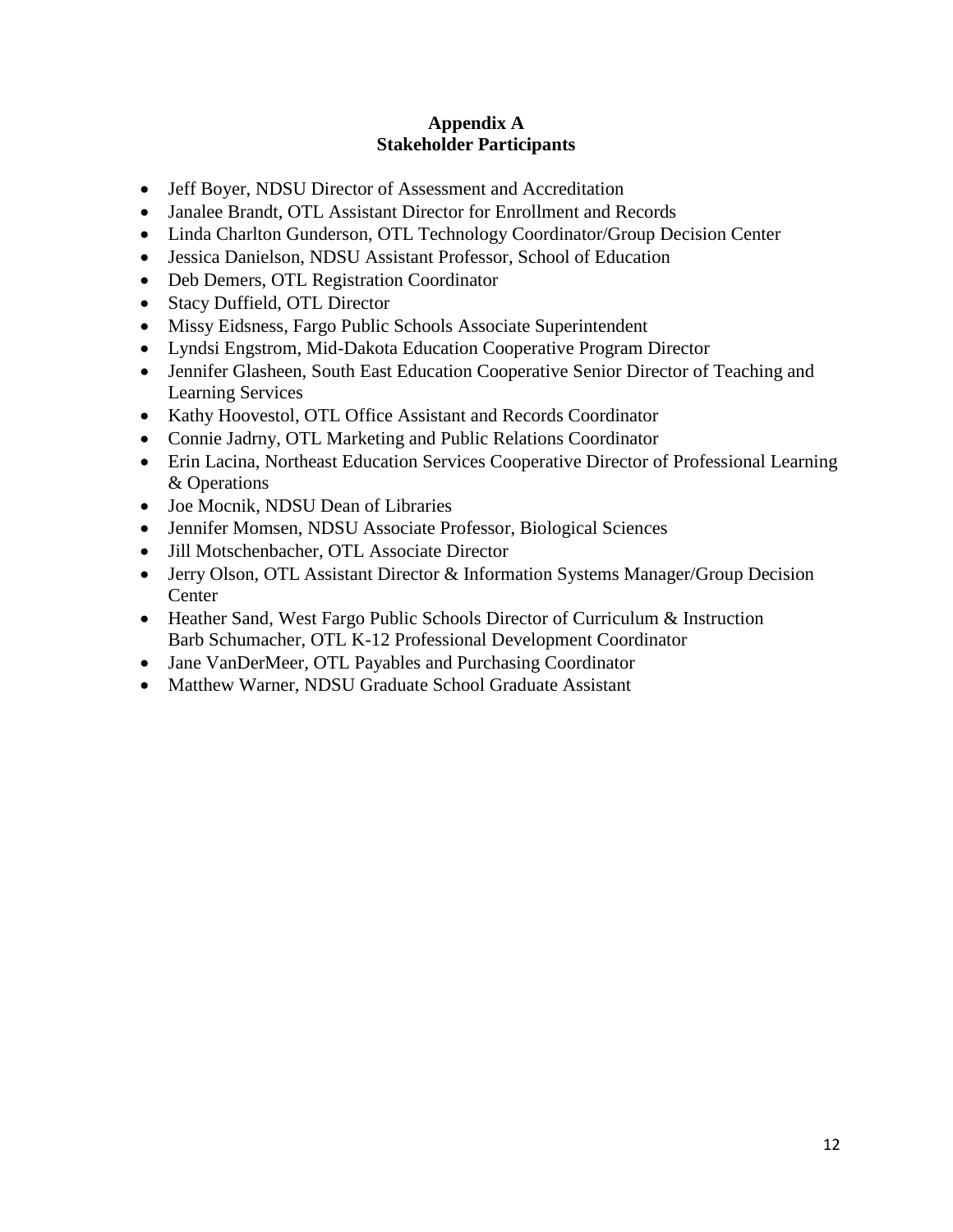#### **Appendix B Strengths Reported by Stakeholders**

<span id="page-13-1"></span><span id="page-13-0"></span>Note: When a characteristic was stated more than once, it was consolidated into one listing.

- People can access learning a variety of ways
- There are high-quality standards
- Reputable
- [DCE] is an established system for ongoing teacher professional learning
- **[DCE]** has been around a long time
- DCE allows districts to offer to extend learning on district initiatives for college credit
- [DCE] has reasonable rates
- **[DCE]**'s interest in relevance
- Willingness to collaborate
- **[DCE classes] cover broad topics**
- Personable leadership and staff
- Partnership with districts and K-12
- Platform for consistent delivery and organization
- Ability to customize offerings
- Visually appealing, easy to navigate web presence
- [DCE] has consistent offerings over time
- Responsive to areas of need
- Staff work ethic and loyalty
- Connections across campus and region
- Relationships with other offices on campus like LAIC
- Generates income
- Has the structure and resources to manage grants for others
- Work with stakeholders off campus as well as on campus
- The variety and diversity of programs that support the university
- GDC and the XLeap software (unique in ND)
- **Versatility**
- Variety and quality of professional development offerings
- Number of instructors who repeat DCE classes (indicates a positive experience)
- Number of educators who come back to take classes because of excellent service and course quality
- Number of faculty who continue to work with OTL
- Campus book reads on pedagogy
- Events / workshops
- Learning communities for GTAs
- Comprehensive support for the NDSU campus
- Innovative approaches
- Offers graduate assistantships
- Centralizing resource for dispersed programming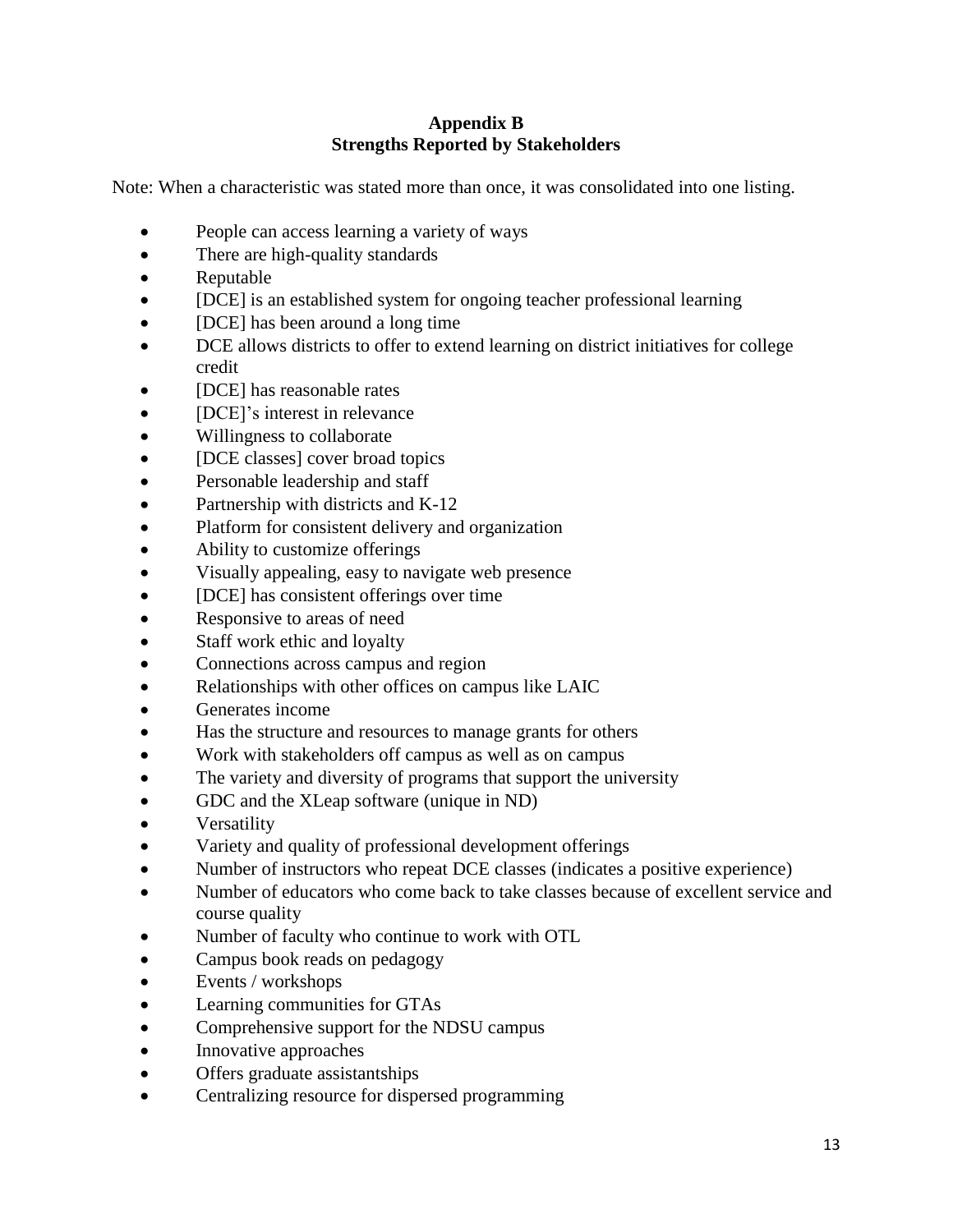- Responsive to the community<br>• Connection between K-12 and
- Connection between K-12 and higher ed
- Peer Review of Teaching
- Graduate Teaching and Learning Conference
- Course design facilitation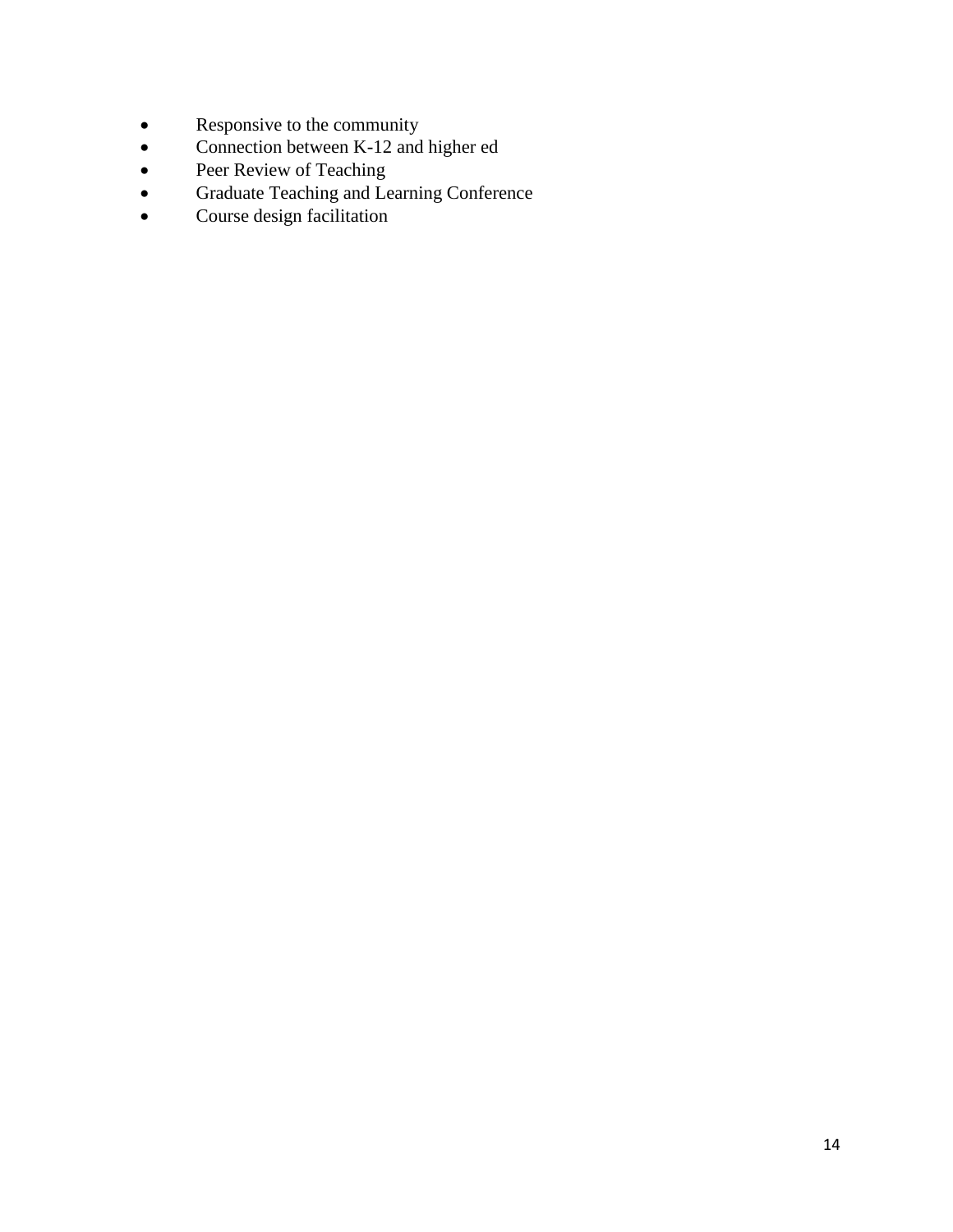#### **Appendix C Opportunities Reported by Stakeholders**

<span id="page-15-1"></span><span id="page-15-0"></span>Note: When a characteristic was stated more than once, it was consolidated into one listing.

- Capitalizing on educators who need classes for license renewal and salary lane changes
- Use graduate assistants for outreach to increase visibility
- Youth and community education
- Micro-credentialing
- Dual credit
- Grants with K12
- Have upcoming courses aligned with K-12 PD directors' portfolios and sent out
- Invite K-12 PD directors to vet offerings to enable them to recommend for educators
- Determine if LINC can be used to increase visibility of K-12 PD offerings
- Fill gaps in REA offerings such as content area reading/writing in secondary schools
- Hosting sessions to discuss REA and district offerings and determine where they can collaborate and be more efficient.
- Share messaging about why educators should choose NDSU over other colleges for PD
- Packaged offerings for K-12 educators
- Offer reduced rate per course with additional course registrations (buy X get 1 free) and possibly district or REA-based rates
- Badging and micro-credentialing
- Collaborate on and off campus
- Foundation grants or bigger grants from NSF/NIH/others
- Hosting more workshops or bringing in guest speakers who are "experts" in a specific area (e.g., decolonizing academia, pedagogy practices)
- NDSU foundation fundraising campaign
- Determine and fill perceived and real gaps in high quality teaching and learning research
- Targeted PD for new instructional staff
- Collaboration with departments
- Integration bring together resources, departments to solve a problem or innovate
- OTL can be a distribution hub, promoting the available resources
- More representation of departments in OTL decision making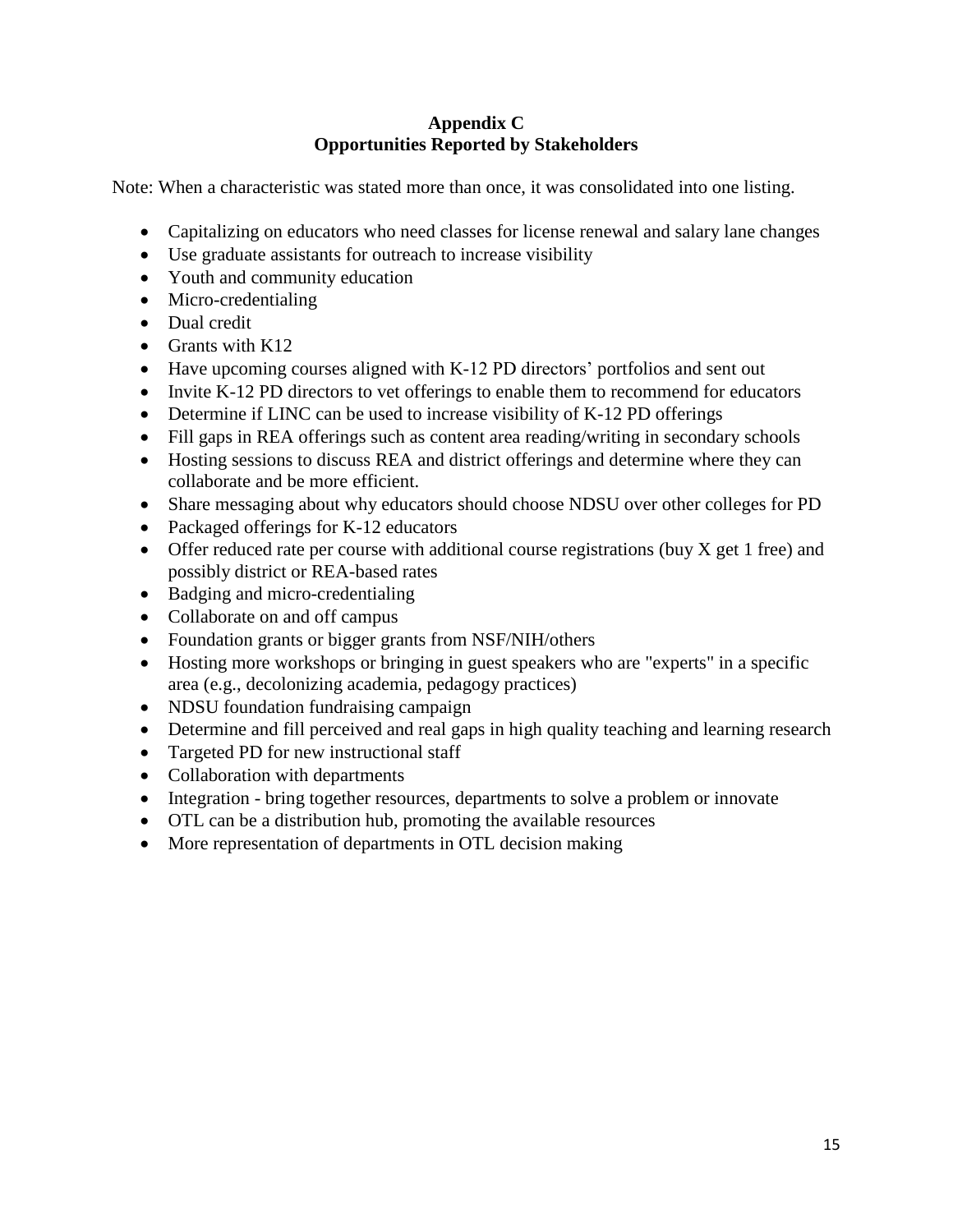#### **Appendix D Areas for Growth Reported by Stakeholders**

<span id="page-16-1"></span><span id="page-16-0"></span>Note: When a characteristic was stated more than once, it was consolidated into one listing.

- Loss of revenue and enrollment; PD enrollment was down in 2020 and spring 2021perhaps due to teacher burnout and overload
- Negative perceptions, misconceptions, and lack of awareness of NDSU faculty and administrators about OTL
- Need another staff member to work with marketing and communications
- Need another web designer; current workload is too much for existing staff
- No operating funds from the university for professional development for faculty
- Data analysis; more use of data for decision making
- Support from upper administration at NDSU (director needs to take an active roll in advocacy)
- Website (Expression Engine and Marketplace issues)
- Need additional instructional designer/coach
- Word of mouth is diminishing since the people who know the power of the meeting software are retiring or have left the University
- Relevance
- Streamlined system for submitting a course offering
- DCE offerings are not as directly connected to the work being done in rural schools
- REA-accessibility for a graduate credit cafeteria plan
- Providing faculty with the books for the book reads
- Funding and sustainable budget
- Promotion / awareness of services and programming
- More connection with other departments for trainings (e.g., IT)
- Targeted PD for instructional staff...PD for different levels (new vs. experienced) and for different areas (such as inclusive teaching)
- Increasing faculty engagement
- More robust personnel structure director, assistant directors, etc.
- Summer book read on pedagogy
- Hosting more community meetings